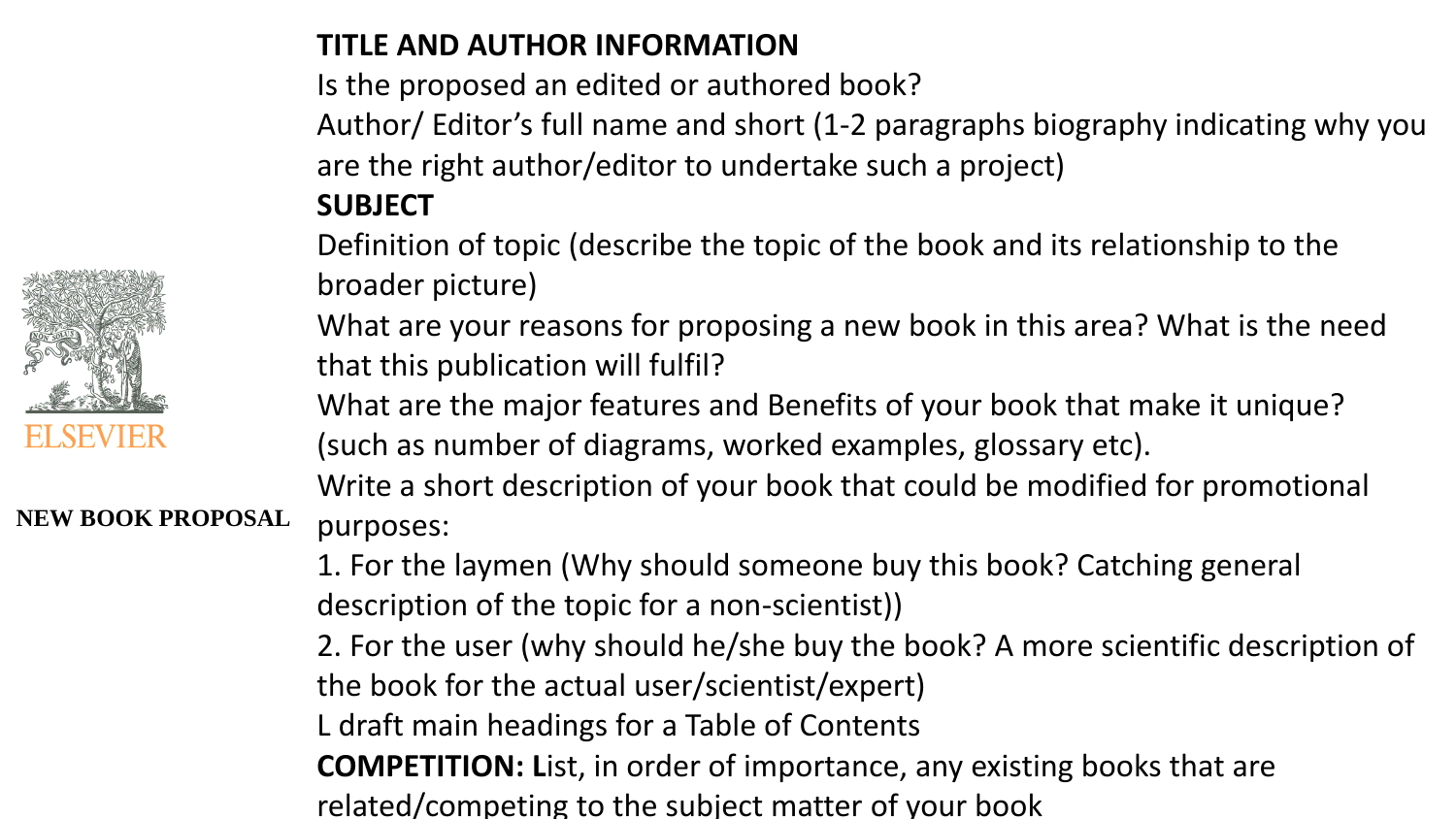

**NEW BOOK PROPOSAL** 

#### **MANUSCRIPT INFORMATION**

Approximately how long will it take you to deliver the completed manuscript? How many pages do you estimate your book to have?

#### **MARKETING**

Identify the readership of your book (specific groups, geograhical location, and if possible, potential numbers. Please note that the user may not be the same as the one who purchases the book) :

Primary Market (who is the user? Who will buy the book? eg chemical engineers: user, library: buyer)

Secondary Market (who is the user? Who will buy the book?)

Societies, professional organisations, companies or other groups relevant to this subject

Top three major symposia / conferences relevant to this subject Key journals in this area:

# **AUTHOR'S PREVIOUS WORKS**

## **REVIEWS**

List persons qualified to give an opinion on your book proposal (at least 8 names and addresses including three US based scientists)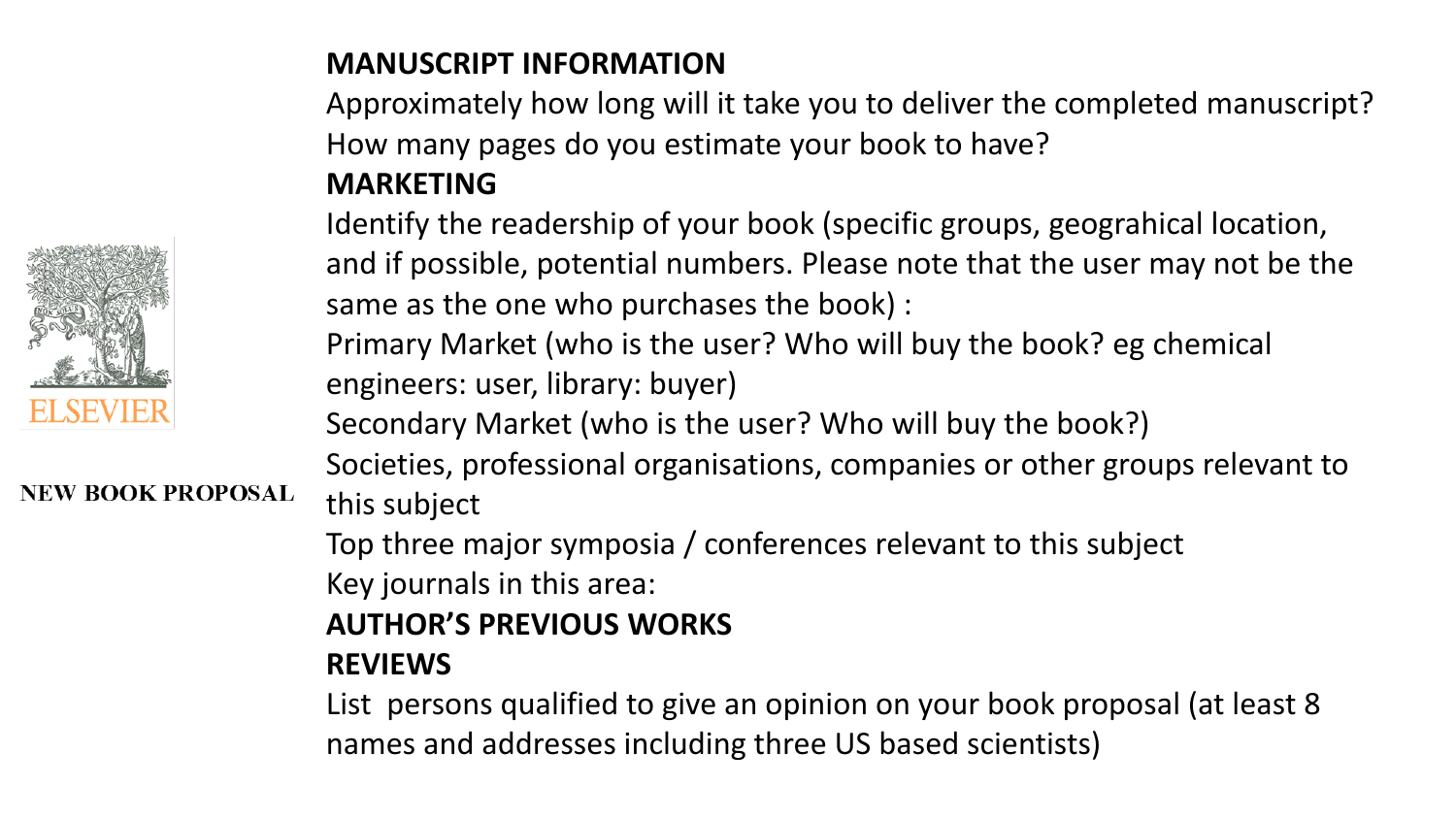#### *Zeolites and Zeolite-like Materials*

Edited by Leonid M. Kustov *N.D. Zelinsky Institute of Organic Chemistry, Russian Academy of Sciences; Moscow State University, Moscow, Russia*

Bert F. Sels *Centre for Surface Chemistry and Catalysis, Leuven, Belgium*